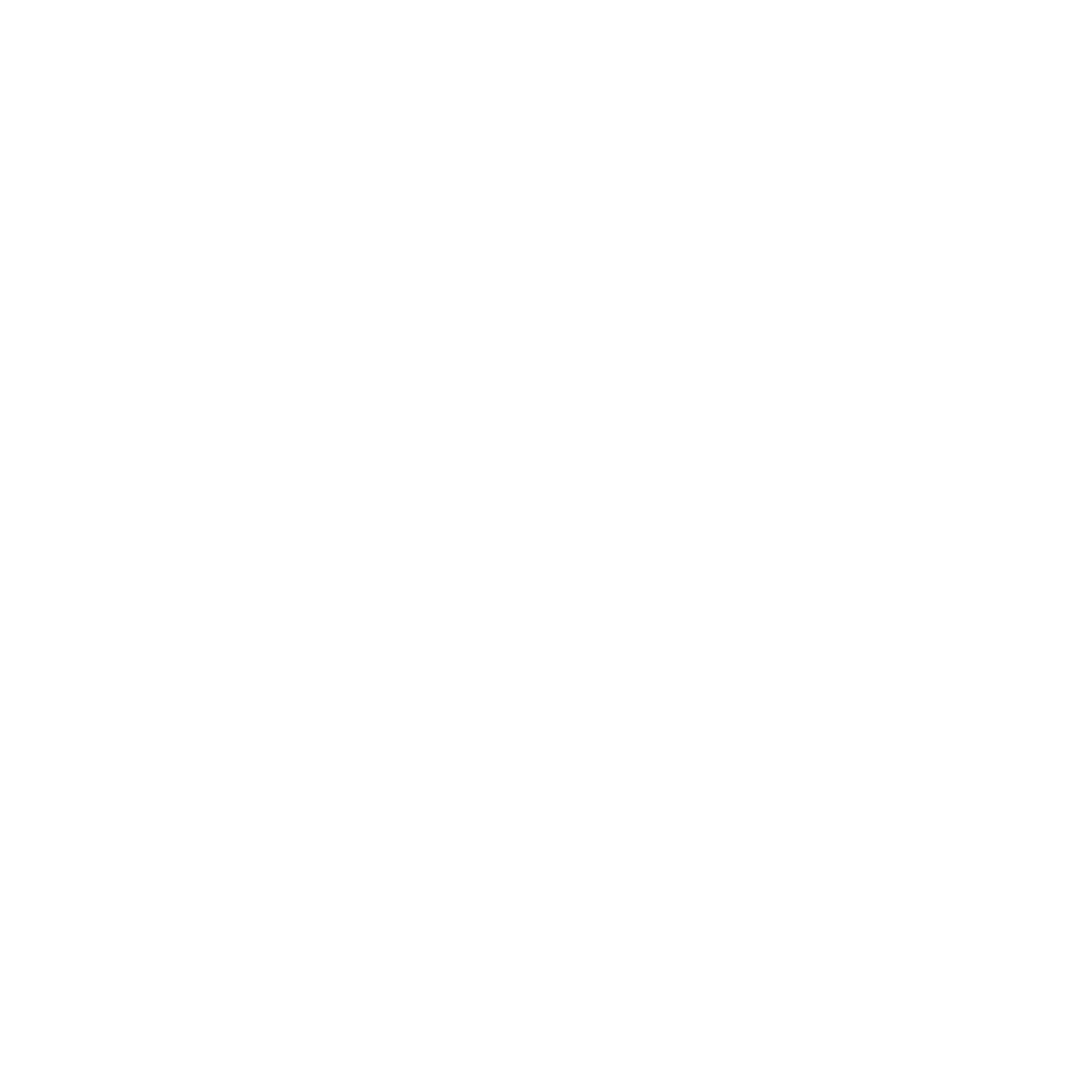## X2 GENERAL

| <b>EMC TESTED</b>            | According to<br>EN 61000-6-1:2007 and<br>EN 61000-6-3:2007                          | mAs                 |                                |
|------------------------------|-------------------------------------------------------------------------------------|---------------------|--------------------------------|
|                              |                                                                                     | <b>RANGE</b>        | $0.001 - 9999$ mAs             |
| STANDARD                     | Complies with IEC 61674                                                             | <b>RESOLUTION</b>   | $0.001$ mAs                    |
| <b>EXPOSURES NEEDED</b>      | One                                                                                 | <b>UNCERTAINTY</b>  | 1%                             |
| <b>USB CABLES</b>            | 2 m (6.6 ft), 5 m (16.4 ft) and                                                     | mA                  |                                |
|                              | 5 m active extender                                                                 | <b>RANGE (PEAK)</b> | $0.1 - 1500$ mA                |
| SIZE BASE UNIT               | 34 x 85 x 154 mm<br>$(1.3 \times 3.3 \times 6.1)$ in)                               | <b>RESOLUTION</b>   | $0.01 \text{ mA}$              |
|                              |                                                                                     | <b>UNCERTAINTY</b>  | 1%                             |
| WEIGHT BASE UNIT             | 521 g (18.4 oz)                                                                     | TIME                |                                |
| <b>OPERATING TEMPERATURE</b> | $15 - 35 °C (59 - 95 °F)$                                                           | <b>RANGE</b>        | $1 \text{ ms} - 999 \text{ s}$ |
| <b>STORAGE TEMPERATURE</b>   | $-25 - 70$ °C (-13 - 158 °F)                                                        | <b>RESOLUTION</b>   | $0.1 \text{ ms}$               |
| <b>POWER SOURCE</b>          | Rechargeable Li ion battery                                                         | <b>BANDWIDTH</b>    | $1$ kHz                        |
| <b>BATTERY TIME</b>          | ~10 hours intensive usage                                                           | <b>UNCERTAINTY</b>  | 0.5%                           |
| <b>BATTERY TESTED</b>        | According to UN 38.3                                                                | <b>PULSES</b>       |                                |
| <b>DISPLAY</b>               | 4.3" LCD with capacitive touch                                                      | <b>RANGE</b>        | 1-9999 pulses                  |
| <b>MEMORY</b>                | ~10000 latest exposures                                                             | <b>RESOLUTION</b>   | 1 pulse                        |
| <b>SOFTWARE</b>              | X2 View for data handling and<br>analysis. Also exports data to<br>Microsoft Excel. | <b>PULSE RATE</b>   |                                |
|                              |                                                                                     | <b>RANGE</b>        | $0.1 - 200$ pulses/s           |
|                              |                                                                                     | <b>RESOLUTION</b>   | 0.1 pulse/s                    |
|                              |                                                                                     | mAs/PULSE           |                                |
|                              |                                                                                     | <b>RANGE</b>        | $0.001 - 9999$ mAs             |
|                              |                                                                                     | <b>RESOLUTION</b>   | $0.001$ mAs                    |
|                              |                                                                                     | <b>UNCERTAINTY</b>  | 1%                             |
|                              |                                                                                     | WAVEFORM            |                                |
|                              |                                                                                     | <b>RESOLUTION</b>   | 125 us*                        |
|                              |                                                                                     | <b>BANDWIDTH</b>    | 1 kHz                          |

X2 mAs

\* automatically reduced for exposures longer than 3 s

#### UNFORS RAYSAFE UNCERTAINTY DEFINITION

The expanded uncertainty is stated as the combined uncertainty of measurement multiplied by the coverage factor k=2, which assuming a normal distribution has a coverage probability of 95 % (complies with GUM by ISO (1995, ISBN 92-67-10188-9)).

Instrument specifications are subject to purchased configuration. All specifications may change without notice.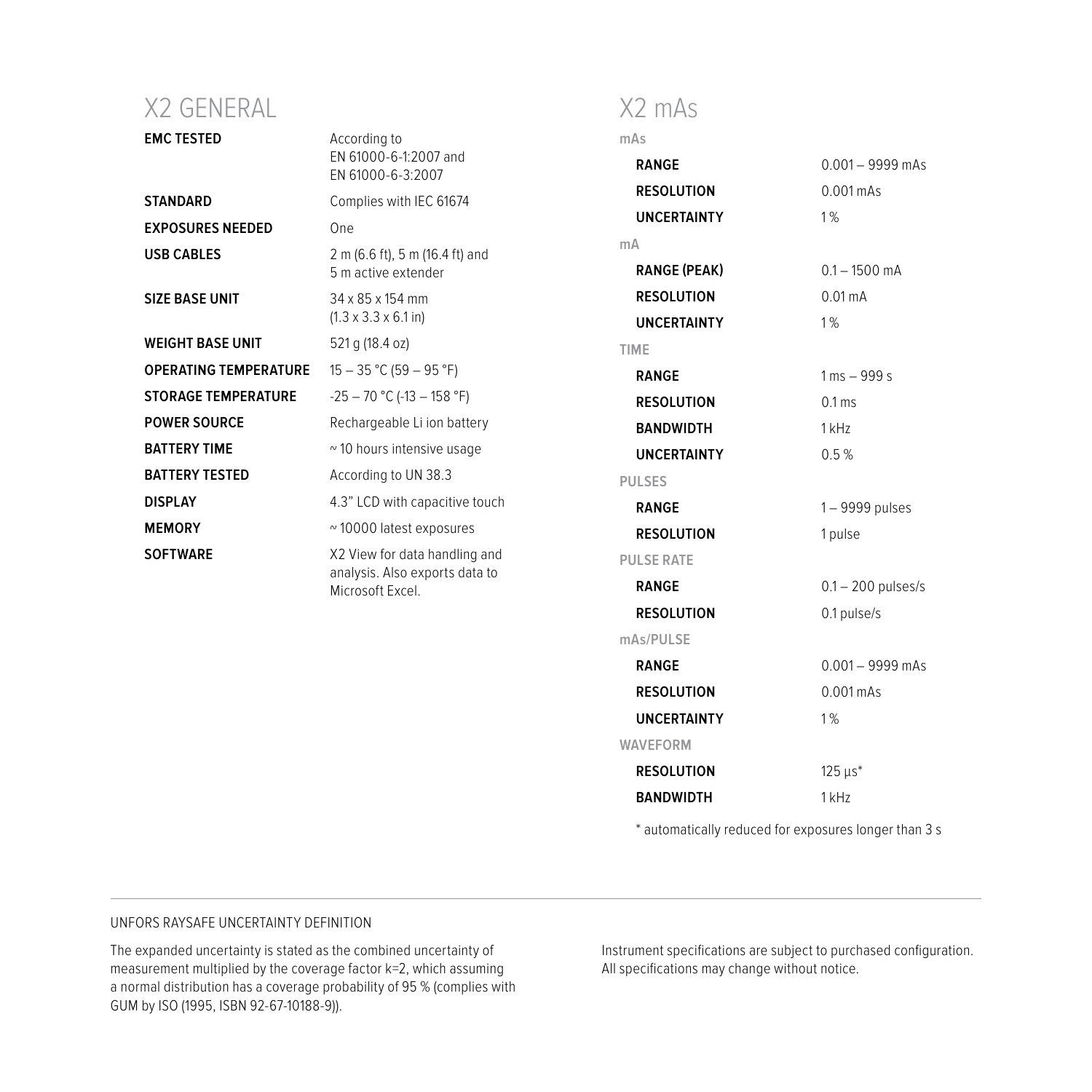## X2 R/F SENSOR

**WEIGHT** 42 g (1.5 oz)

**SIZE** 14 x 22 x 79 mm (0.5 x 0.9 x 3.1 in)

2.5 µGy/s (17 mR/min) at 50 kV

**ACTIVE COMPENSATION** 

Beam quality independent for the following ranges:

| <b>DOSE/DOSE RATE</b>           | 40 - 150 kVp, 1 - 14 mm AI HVL                       |
|---------------------------------|------------------------------------------------------|
| kVp                             | 40 - 150 kVp, up to 1 mm Cu                          |
| TF                              | 60 - 120 kVp, up to 1 mm Cu                          |
| <b>DOSE</b>                     |                                                      |
| <b>RANGE</b>                    | 1 nGv - 9999 Gv<br>$(0.1 \mu R - 9999 R)$            |
| <b>UNCERTAINTY</b>              | 5 % or 5 nGy (0.5 µR)                                |
| <b>DOSE RATE</b>                |                                                      |
| <b>RANGE</b>                    | $1nGv/s - 500 mGv/s$<br>$(5 \mu R/min - 3400 R/min)$ |
| <b>RESOLUTION</b>               | 1 nGy/s (5 $\mu$ R/min)                              |
| <b>TRIG LEVEL</b>               | 50 nGy/s (340 µR/min)                                |
| <b>UNCERTAINTY</b>              | $5%$ or<br>10 nGy/s (70 µR/min) x duty cycle         |
| kVp                             |                                                      |
| <b>RANGE</b>                    | 40 - 150 kVp                                         |
| <b>MINIMUM DOSE</b>             | $50 \mu Gy (6 \ mR)$                                 |
| MINIMUM DOSE RATE (PEAK)        | 10 $\mu$ Gy/s (70 mR/min)                            |
| <b>UNCERTAINTY</b>              | 2%                                                   |
| HVL                             |                                                      |
| <b>RANGE</b>                    | $1 - 14$ mm Al                                       |
| <b>MINIMUM DOSE</b>             | 1 μGy (120 μR)                                       |
| <b>MINIMUM DOSE RATE (PEAK)</b> | $0.5 \,\mu$ Gy/s (3.5 mR/min) at > 70 kV             |

**UNCERTAINTY** 10 %

### **TOTAL FILTRATION**

| $1.5 - 35$ mm Al<br><b>RANGE</b>                            |                                                                 |  |
|-------------------------------------------------------------|-----------------------------------------------------------------|--|
| <b>MINIMUM DOSE</b>                                         | 50 µGy (6 mR)                                                   |  |
| MINIMUM DOSE RATE (PEAK) 10 µGy/s (70 mR/min)               |                                                                 |  |
| <b>UNCERTAINTY</b>                                          | 10 % or 0.3 mm Al                                               |  |
| TIME                                                        |                                                                 |  |
| <b>RANGE</b>                                                | $1 \text{ ms} - 999 \text{ s}$                                  |  |
| <b>RESOLUTION</b>                                           | $0.1 \text{ ms}$                                                |  |
| <b>BANDWIDTH</b>                                            | $4 Hz - 4 kHz*$                                                 |  |
| <b>UNCERTAINTY</b>                                          | 0.5%                                                            |  |
| * automatically adjusted depending on signal level          |                                                                 |  |
| <b>PULSES</b>                                               |                                                                 |  |
| <b>RANGE</b>                                                | 1-9999 pulses                                                   |  |
| MINIMUM DOSE RATE (PEAK) 0.5 µGy/s (3.5 mR/min)             |                                                                 |  |
| <b>PULSE RATE</b>                                           |                                                                 |  |
| <b>RANGE</b>                                                | $0.1 - 200$ pulses/s                                            |  |
| MINIMUM DOSE RATE (PEAK) 0.5 µGy/s (3.5 mR/min)             |                                                                 |  |
| <b>DOSE/PULSE</b>                                           |                                                                 |  |
| <b>RANGE</b>                                                | 1nGy/pulse - 999 Gy/pulse<br>$(0.1 \mu R$ /pulse - 999 R/pulse) |  |
| <b>MINIMUM DOSE RATE (PEAK)</b> $0.5 \mu$ Gy/s (3.5 mR/min) |                                                                 |  |
| <b>WAVEFORMS</b>                                            |                                                                 |  |
| <b>RESOLUTION</b>                                           | $62.5 \,\mu s^*$                                                |  |
| <b>BANDWIDTH KV</b>                                         | $0.1 - 0.4$ kHz <sup>**</sup>                                   |  |
| <b>BANDWIDTH DOSE RATE</b>                                  | $4 H7 - 4 kHz**$                                                |  |
| * automatically reduced for exposures longer than 1.5 s     |                                                                 |  |

\*\* automatically adjusted depending on signal level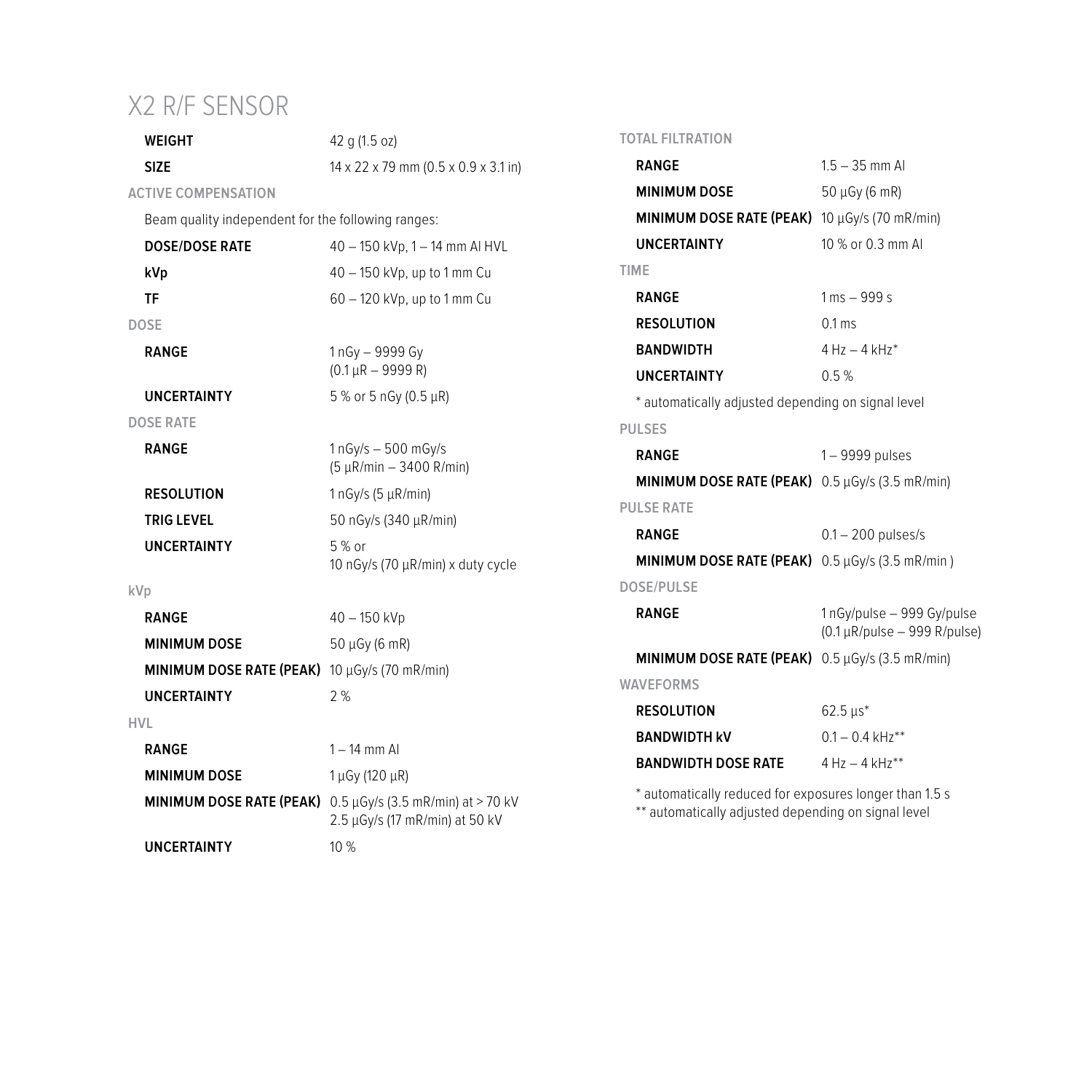## X2 MAM SENSOR

| WEIGHT                                                                                                       | 42 g (1.5 oz)                                                                         | kVp                                                       |
|--------------------------------------------------------------------------------------------------------------|---------------------------------------------------------------------------------------|-----------------------------------------------------------|
| <b>SIZE</b>                                                                                                  | $14 \times 22 \times 79$ mm (0.5 $\times$ 0.9 $\times$ 3.1 in)                        | <b>RANGE</b>                                              |
| <b>ACTIVE COMPENSATION</b>                                                                                   |                                                                                       |                                                           |
| Beam quality independent for the following ranges:                                                           |                                                                                       | <b>MINIMUM DOSE</b>                                       |
| <b>DOSE/DOSE RATE &amp; HVL</b><br>No selections needed.<br>With or without paddle, with or without phantom. |                                                                                       | <b>MINIMUM DOSE</b><br><b>UNCERTAINTY</b>                 |
| Mo/Mo, Mo/Rh                                                                                                 | $20 - 40$ kVp                                                                         |                                                           |
| Mo/AI, W/Rh, W/Aq,<br>W/AI, Rh/Rh, Rh/AI                                                                     | $20 - 50$ kVp                                                                         | * depending on b                                          |
| Mo/Cu, Rh/Cu, W/Cu                                                                                           | $40 - 50$ kVp                                                                         | <b>HVL</b>                                                |
| kVp<br>User selectable beam qualities.<br>Paddle compensation available when relevant.                       |                                                                                       | <b>RANGE</b><br><b>MINIMUM DOSE</b><br><b>UNCERTAINTY</b> |
| W/Aq                                                                                                         | $20 - 40$ kVp                                                                         |                                                           |
| W/AI                                                                                                         | $20 - 50$ kVp<br>Measuring over 40 kVp requires<br>an X2 R/F Sensor + 2 mm AI (incl.) | TIME<br><b>RANGE</b><br><b>RESOLUTION</b>                 |
| W/Rh                                                                                                         | $20 - 40$ kVp                                                                         | <b>BANDWIDTH</b>                                          |
| Mo/Mo                                                                                                        | $20 - 40$ kVp                                                                         | <b>UNCERTAINTY</b>                                        |
| Mo/Rh                                                                                                        | $32 - 40$ kVp using + 2 mm Al (incl)                                                  | <b>PULSES</b>                                             |
| <b>DOSE</b>                                                                                                  |                                                                                       | <b>RANGE</b>                                              |
| <b>RANGE</b>                                                                                                 | $1 \mu Gv - 9999 Gv (0.1 mR - 9999 R)$                                                | <b>PULSE RATE</b><br><b>RANGE</b>                         |
| <b>UNCERTAINTY</b>                                                                                           | 5%                                                                                    | <b>DOSE/PULSE</b>                                         |
| <b>DOSE RATE</b>                                                                                             |                                                                                       | <b>RANGE</b>                                              |
| <b>RANGE</b>                                                                                                 | $10 \mu Gv/s - 300 \mu Gv/s$<br>(70 mR/min - 2000 R/min)                              | <b>WAVEFORMS</b>                                          |
| <b>UNCERTAINTY</b>                                                                                           | 5%                                                                                    | <b>DECALLITIAN</b>                                        |

#### **kVp**

| RANGE                                         | $20 - 50$ kVp <sup>*</sup><br>Measuring over 40 kVp requires<br>an X2 R/F Sensor + 2 mm AI (incl.) |
|-----------------------------------------------|----------------------------------------------------------------------------------------------------|
| <b>MINIMUM DOSE</b>                           | 50 µGy (6 mR)                                                                                      |
| MINIMUM DOSE RATE (PEAK) 10 µGy/s (70 mR/min) |                                                                                                    |
| UNCERTAINTY                                   | 2 % or 0.5 kV (without paddle)<br>2 % or 0.7 kV (with paddle)                                      |

beam quality, see active compensation

|               | <b>RANGE</b>        | $0.2 - 3.6$ mm Al                                             |
|---------------|---------------------|---------------------------------------------------------------|
|               | <b>MINIMUM DOSE</b> | $1 \mu Gy (0.1$ mR)                                           |
|               | <b>UNCERTAINTY</b>  | 5 % above 25 kV<br>10% below 25 kV                            |
|               | <b>TIME</b>         |                                                               |
| p requires    | <b>RANGE</b>        | $1 \,\mathrm{ms} - 999 \,\mathrm{s}$                          |
| nm Al (incl.) | <b>RESOLUTION</b>   | 0.1 <sub>ms</sub>                                             |
|               | <b>BANDWIDTH</b>    | 400 Hz                                                        |
|               | <b>UNCERTAINTY</b>  | 0.5%                                                          |
| mm AI (incl)  | <b>PULSES</b>       |                                                               |
|               | <b>RANGE</b>        | $1 - 9999$ pulses                                             |
| IR – 9999 R)  | <b>PULSE RATE</b>   |                                                               |
|               | <b>RANGE</b>        | $0.1 - 200$ pulses/s                                          |
|               | <b>DOSE/PULSE</b>   |                                                               |
|               | <b>RANGE</b>        | 1µGy/pulse - 999 Gy/pulse<br>$(0.1$ mR/pulse $-$ 999 R/pulse) |
| min)          | <b>WAVEFORMS</b>    |                                                               |
|               | <b>RESOLUTION</b>   | $62.5 \,\mu s^*$                                              |
|               | <b>BANDWIDTH</b>    | 400 Hz                                                        |

\* automatically reduced for exposures longer than 1.5 s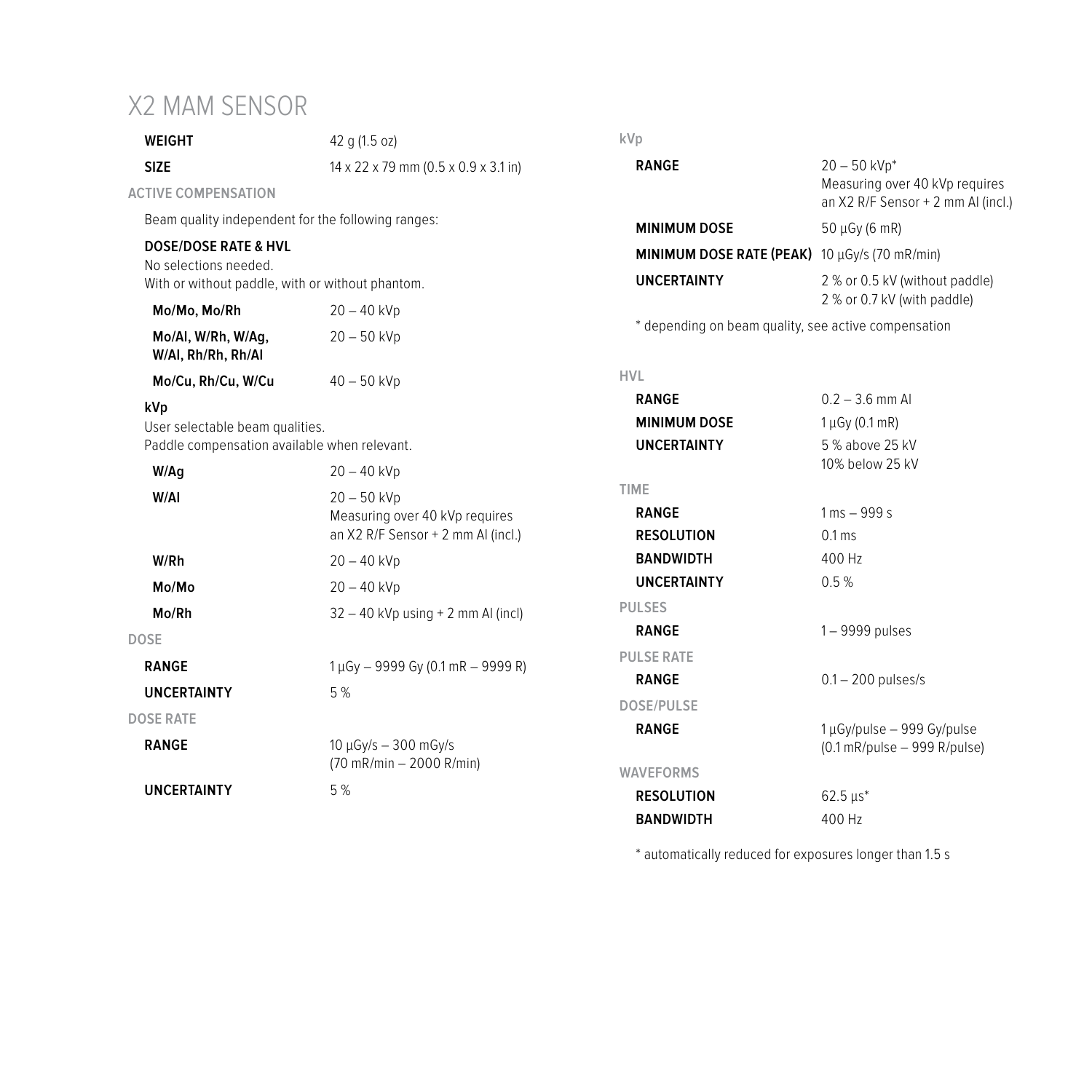## X2 LIGHT SENSOR

| <b>WEIGHT</b>                                         | 136 g (4.8 oz)                                                                 | ILLUMINANCE                                           |                                      |
|-------------------------------------------------------|--------------------------------------------------------------------------------|-------------------------------------------------------|--------------------------------------|
| <b>SIZE</b>                                           | 48 x 60 x 68 mm (1.9 x 2.4 x 2.7 in)                                           | <b>RANGE</b>                                          | $0.1 - 100000$ lux                   |
| <b>CLASSIFICATION</b>                                 | DIN 5032 part 7 class B                                                        | $(0.01 - 9000$ fc)                                    |                                      |
| <b>STANDARDS</b>                                      | Complies with relevant parts of<br>AAPM TG18, IEC 62563-1 and<br>IEC 61223-2-5 | <b>RESOLUTION</b>                                     | 0.01 lux (0.001 fc)                  |
|                                                       |                                                                                | <b>UNCERTAINTY</b><br><b>ILLUMINANT A</b>             | 3%                                   |
| LUMINANCE<br><b>RANGE</b>                             | $0.01 - 10,000$ cd/m <sup>2</sup>                                              | <b>DEVIATION FROM</b><br>HUMAN EYE $V(\lambda)$ (f.') | < 3 % (see figure Photopic Response) |
|                                                       | $(0.03 - 34 000$ fL)                                                           | COSINE DEVIATION (f.)                                 | < 3 % (see figure Cosine Response)   |
| <b>RESOLUTION</b>                                     | $0.001$ cd/m <sup>2</sup> (0.001 fL)                                           |                                                       |                                      |
| <b>APERTURE ANGLE</b>                                 | $5^{\circ}$                                                                    |                                                       |                                      |
| <b>MEASUREMENT AREA</b>                               | $\varphi$ 10 mm (0.4 in)                                                       |                                                       |                                      |
| <b>UNCERTAINTY</b><br><b>ILLUMINANT A</b>             | 3%                                                                             |                                                       |                                      |
| <b>DEVIATION FROM</b><br>HUMAN EYE $V(\lambda)$ (f.') | < 3 % (see figure Photopic Response)                                           |                                                       |                                      |



## Cosine Response

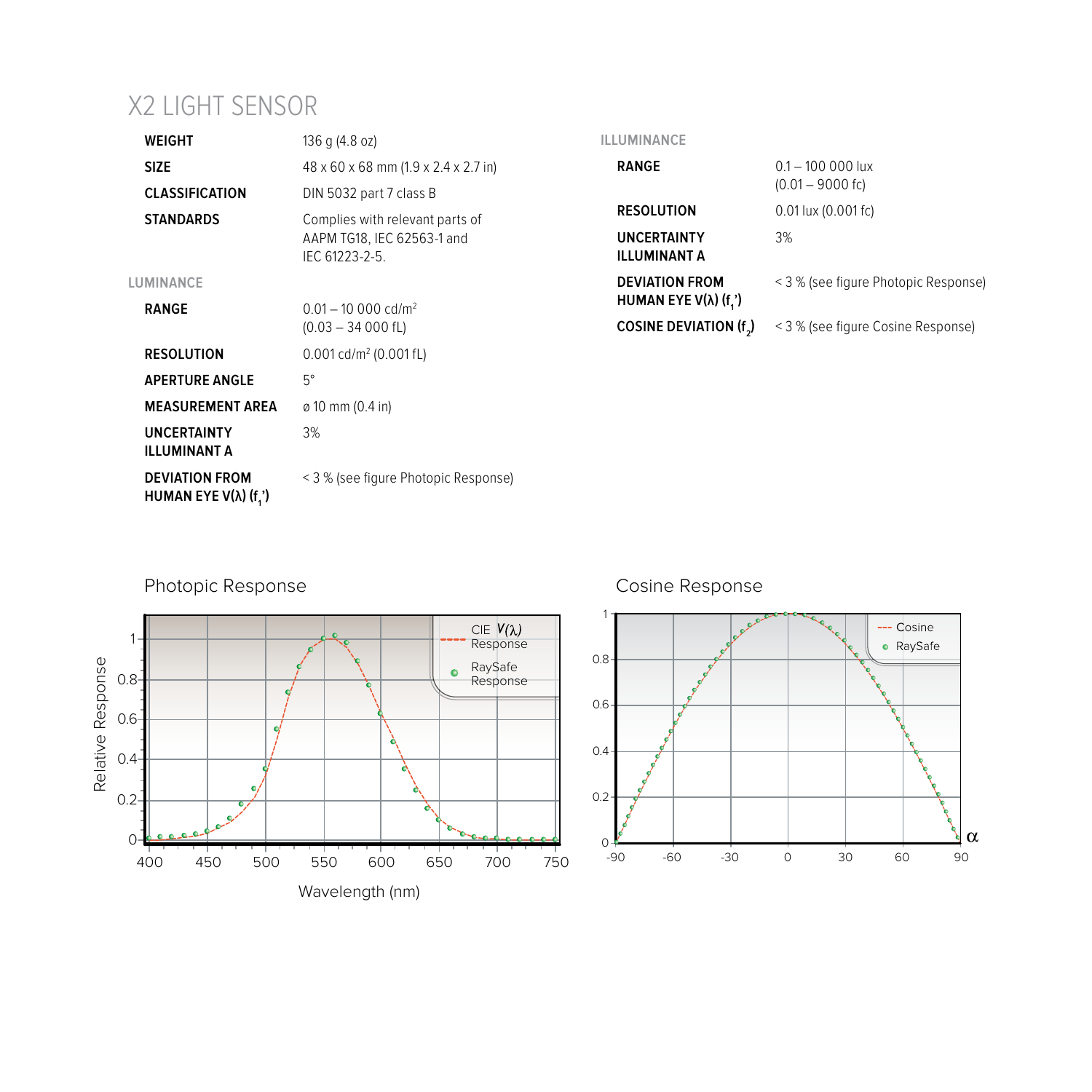## X2 CT SENSOR

| WEIGHT                                                  | 86 g (3.0 oz)                                                  |
|---------------------------------------------------------|----------------------------------------------------------------|
| <b>SIZE</b>                                             | $14 \times 22 \times 219$ mm (0.5 x 0.9 x 8.6 in)              |
| SIZE <sub>0</sub>                                       | 12.0 mm (0.47 in)                                              |
| <b>STANDARD</b>                                         | For measurements in accordance<br>with IEC 60601-2-44          |
| <b>ACTIVE LENGTH</b>                                    | 100 mm (3.94 in)                                               |
| <b>ENERGY DEPENDENCE</b>                                | $< 5$ % for 70 $-$ 150 kV<br>(RQR, RQA and RQT beam qualities) |
| <b>AUTOMATIC ENVIRON-</b><br><b>MENTAL COMPENSATION</b> | 80 - 106 kPa, 15 - 35 °C (59 - 95 °F)                          |
| <b>DOSE</b>                                             |                                                                |
| RANGE                                                   | $10 \mu Gy - 999 Gy (1 mR - 999 R)$                            |
| <b>UNCERTAINTY</b>                                      | 5%                                                             |
| <b>DOSE LENGTH PRODUCT</b>                              |                                                                |
| <b>RANGE</b>                                            | 100 µGycm - 9999 Gycm<br>(10 mRcm - 9999 Rcm)                  |
| <b>UNCERTAINTY</b>                                      | 5%                                                             |
| <b>DOSE RATE</b>                                        |                                                                |
| RANGE                                                   | $10 \mu Gy/s - 250 \mu Gy/s$<br>(70 mR/min - 1700 R/min)       |
| <b>UNCERTAINTY</b>                                      | 5%                                                             |
| <b>TIME</b>                                             |                                                                |
| <b>RANGE</b>                                            | 10 ms $-999 s$                                                 |
| <b>RESOLUTION</b>                                       | 1 <sub>ms</sub>                                                |
| <b>BANDWIDTH</b>                                        | 10H <sub>z</sub>                                               |
| <b>UNCERTAINTY</b>                                      | 0.5%                                                           |
| <b>WAVEFORMS</b>                                        |                                                                |
| <b>RESOLUTION</b>                                       | 1 <sub>ms</sub>                                                |
| BANDWIDTH                                               | 10 Hz                                                          |